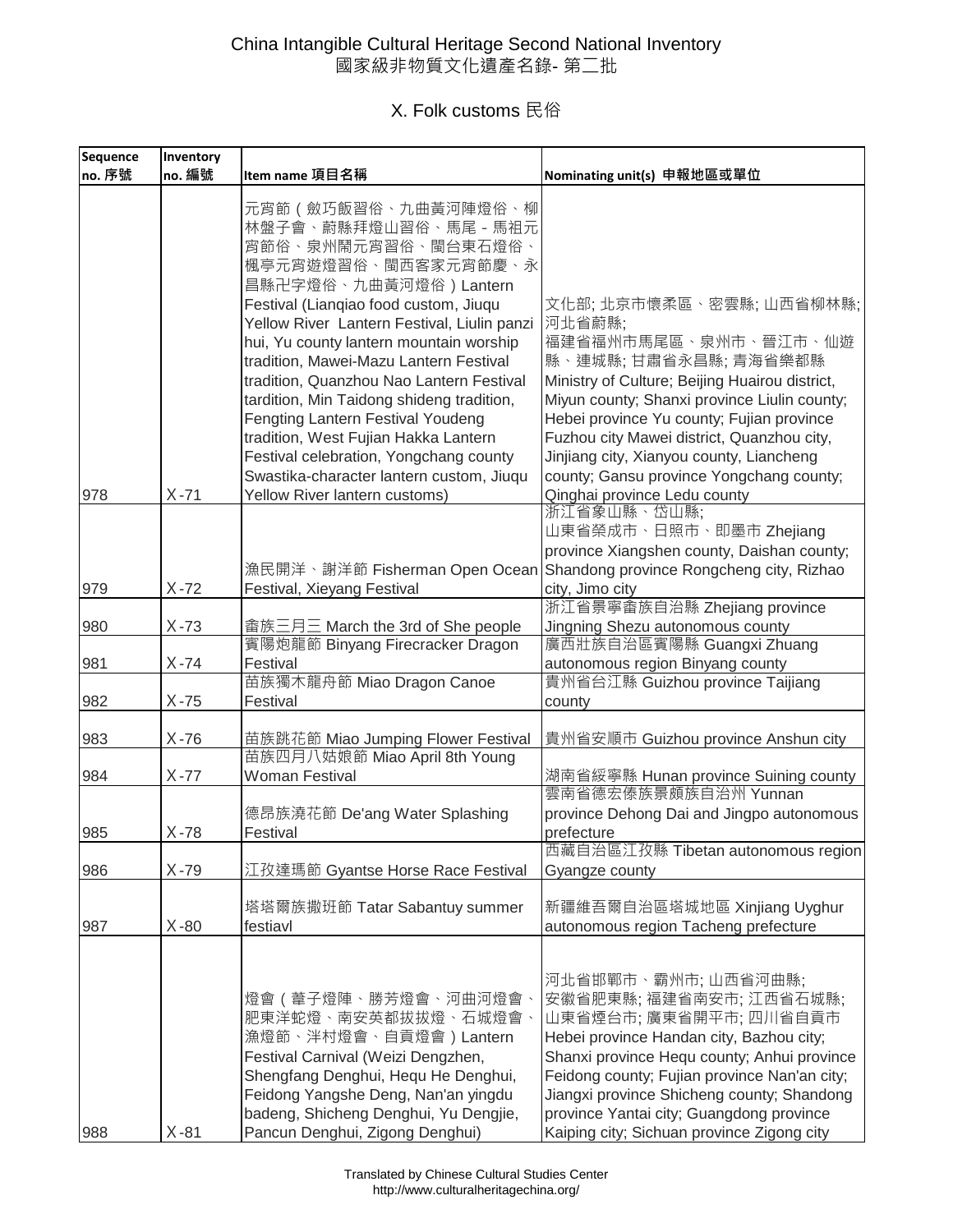|     |          |                                                                                                                                                                                                                                                                                                                                                                         | 四川省茂縣,汶川縣,理縣,北川羌族自治縣                                                                                                                                                                                                                                                                                                                                                                                                                                                                                                                                                                                                                                                                                                                                                                                                                                                                                                                                                                                                   |
|-----|----------|-------------------------------------------------------------------------------------------------------------------------------------------------------------------------------------------------------------------------------------------------------------------------------------------------------------------------------------------------------------------------|------------------------------------------------------------------------------------------------------------------------------------------------------------------------------------------------------------------------------------------------------------------------------------------------------------------------------------------------------------------------------------------------------------------------------------------------------------------------------------------------------------------------------------------------------------------------------------------------------------------------------------------------------------------------------------------------------------------------------------------------------------------------------------------------------------------------------------------------------------------------------------------------------------------------------------------------------------------------------------------------------------------------|
|     |          |                                                                                                                                                                                                                                                                                                                                                                         | Sichuan province Mao county, Wenchuan                                                                                                                                                                                                                                                                                                                                                                                                                                                                                                                                                                                                                                                                                                                                                                                                                                                                                                                                                                                  |
|     |          |                                                                                                                                                                                                                                                                                                                                                                         | county, Li county, Beichuan Qiang                                                                                                                                                                                                                                                                                                                                                                                                                                                                                                                                                                                                                                                                                                                                                                                                                                                                                                                                                                                      |
| 989 | $X-82$   | 羌年 Qiang New Year                                                                                                                                                                                                                                                                                                                                                       | autonomous county                                                                                                                                                                                                                                                                                                                                                                                                                                                                                                                                                                                                                                                                                                                                                                                                                                                                                                                                                                                                      |
|     |          |                                                                                                                                                                                                                                                                                                                                                                         | 貴州省丹寨縣、雷山縣 Guizhou province                                                                                                                                                                                                                                                                                                                                                                                                                                                                                                                                                                                                                                                                                                                                                                                                                                                                                                                                                                                            |
| 990 | $X-83$   | 苗年 Miao New Year                                                                                                                                                                                                                                                                                                                                                        | Danzhai county, Leishan county                                                                                                                                                                                                                                                                                                                                                                                                                                                                                                                                                                                                                                                                                                                                                                                                                                                                                                                                                                                         |
| 991 | $X - 84$ | 廟會 (妙峰山廟會、東嶽廟廟會、晉祠廟會<br>、龍華廟會、趕茶場、泰山東嶽廟會、武當<br>山廟會、火宮殿廟會、佛山祖廟廟會、藥王<br>山廟會) Temple fair (Miaofengshan<br>Temple Fair, Dongyue Temple Temple<br>Fair, Jinci Temple Fair, Longhua Temple<br>Fair, Ganchachang, Taishan Dongyue<br>Temple Fair, Wudang Mountain range<br>Temple Fair, Huogongdian Temple Fair,<br>Foshan Ancestral Temple Fair,<br>Yaowangshan Temple Fair) | 北京市門頭溝區、朝陽區,山西省太原市晉源<br>區,上海市徐匯區,浙江省磐安縣,山東省泰<br>安市,湖北省十堰市,湖南省長沙市,廣東省<br>佛山市,陝西省銅川市,吉林省吉林市,浙江<br>省縉雲縣,浙江省永康市,安徽省池州市九華<br>山風景區,江西省新建縣,湖北省武漢市漢陽<br>區,湖北省當陽市,山西省蒲縣,江蘇省無錫<br>市、蘇州市姑蘇區、張家港市,河南省濬縣,<br>重慶市大足區、豐都縣 Beijing Mentougou<br>district, Chaoyang district; Shanxi province<br>Taiyuan city Jinyuan district; Shanghai Xuhui<br>district; Zhejiang province Pan'an county;<br>Shandong province Tai'an city; Hubei<br>province Shiyuan city; Hunan province<br>Changsha city; Guangdog province Foshan<br>city; Shaanxi province Tongchuan city; Jilin<br>province Jilin city; Zhejiang province Jinyun<br>county; Zhejaing province Yongkang city;<br>Anhui Province Chizhou city Mt Jiuhua<br>Fengjing district; Jiangxi province Xinjian<br>county; Hubei province Wuhan city Hanyang<br>district; Hubei province Dangyan city; Shanxi<br>province Pu county; Jiangsu province Wuxi<br>city, Suzhou city Gusu district, Zhangjiagang<br>city; Henan province Jun county; Chongqing<br>Dazu district, Fengdu county |
| 992 | $X-85$   | 民間信俗 ( 千童信子節、關公信俗、石浦-<br>富崗如意信俗、湯和信俗、保生大帝信俗、<br>陳靖姑信俗、西王母信俗) Folk belief<br>customs (Qiantong Xinzi Festival,<br>Guangong belief customs, Fugang Ruyi<br>belief customs, Tanghe belie customs,<br>Baosheng Dadi (Heavenly Emperor) belief<br>customs, Chenjinggu belief customs, Xi<br>Wangmu (Queen Mother of the West)<br>belief customs)                             | 河北省鹽山縣;山西省運城市;河南省洛陽市;<br>浙江省象山縣、溫州市龍灣區;<br>福建省廈門市海滄區<br>、龍海市、古田縣、福州市倉山區;<br>甘肅省涇川縣 Hebei province Yanshan<br>county; Shanxi province Yuncheng city;<br>Henan province LUoyang city; Zhejiang<br>province Xiangshan county, Wenzhou city<br>Longwan district; Fujian province Xiamen city<br>Haicang district, Longhai city Gutian county,<br>Fuzhou city Cangshan district; Gansu<br>province Jingchuan county<br>青海省海北; 藏族自治州 Qinghai province                                                                                                                                                                                                                                                                                                                                                                                                                                                                                                                                                                        |
|     |          |                                                                                                                                                                                                                                                                                                                                                                         |                                                                                                                                                                                                                                                                                                                                                                                                                                                                                                                                                                                                                                                                                                                                                                                                                                                                                                                                                                                                                        |
|     |          |                                                                                                                                                                                                                                                                                                                                                                         | Haibei Tibetan autonomous prefecture;                                                                                                                                                                                                                                                                                                                                                                                                                                                                                                                                                                                                                                                                                                                                                                                                                                                                                                                                                                                  |
| 993 | $X-86$   | <u>青海湖祭海 Qinghai Lake Jihai</u>                                                                                                                                                                                                                                                                                                                                         | Tibetan autonomous prefecture                                                                                                                                                                                                                                                                                                                                                                                                                                                                                                                                                                                                                                                                                                                                                                                                                                                                                                                                                                                          |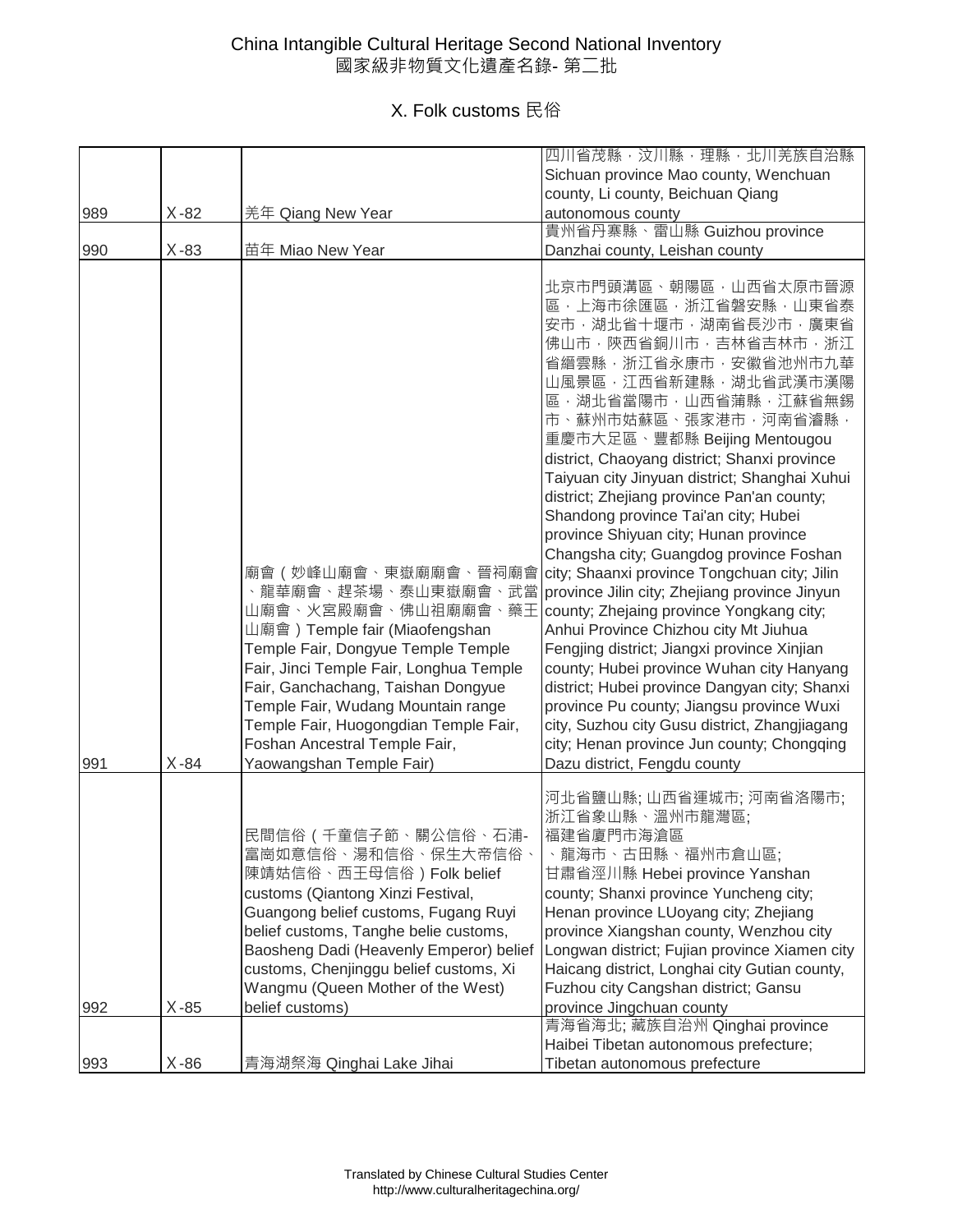| 994  | $X-87$ | 抬閣 (芯子、鐵枝、飄色) (葛漁城重閣會<br>、寬城背桿、隆堯縣澤畔抬閣、清徐徐溝背<br>鐵棍、萬榮抬閣、峨口撓閣、腦閣、<br>金壇抬<br>閣、浦江迎會、肘閣抬閣、大壩高裝<br>、青林<br>口高抬戲、莊浪縣高抬、湟中縣千戶營高台<br>、隆德縣高台、閣子裡芯子、周村芯子、<br>章<br>丘芯子、霍童鐵枝、福鼎沙埕鐵枝、屏南雙<br>溪鐵枝、南朗崖口飄色、台山浮石飄色、吳<br>川飄色、河田高景)Taige (Xinzi, Tiezhi,<br>Piaose) (Geyucheng chonggehui,<br>Kuancheng Beigan, Longyao county zepan<br>taige, Qingxu county Xugou Beitiegun,<br>Wanrong county Taige, Ekou Naoge,<br>Naoge, Jintan Taige, Pujiang Yinghui,<br>Zhouge Taige, Daba Gaozhuang,<br>Qinglinkou Gaotaixi, Zhuanglang county<br>Gaotai, Huangzhong county Qianhuying<br>Gaotai, Longde county Gaotai, Gezilixinzi,<br>Zhoucun xinzi, Zhangqiu Xinqi, Huotong<br>Tiezhi, Fuding Shacheng Tiezhi, Pingnan<br>Shuangxi Tiezhi, Nanlang yakou piaose,<br>Taishan Fushi piaose, Wuchuan piaose,<br>Hetiangaojing) | 河北省廊坊市、寬城滿族自治縣、隆堯縣;<br>山西省清徐縣、萬榮縣、代縣;<br>內蒙古自治區土默特左旗;江蘇省金壇市;<br>浙江省浦江縣; 安徽省壽縣、臨泉縣;<br>四川省興文縣、江油市; 甘肅省莊浪縣;<br>青海省湟中縣;寧夏回族自治區隆德縣;<br>山東省淄博市臨淄區、周村區, 章丘市;<br>福建省寧德市蕉城區、福鼎市、屏南縣;<br>廣東省中山市、台山市、吳川市、陸河縣<br>Hebei province Langfang city, Kuancheng<br>Manchu autonomous county, Longyao county;<br>Shanxi province Qingxu county, Wanrong<br>county, Dai county; Inner Mongolia<br>autonomous region Tumed Left banner;<br>Jiangsu province Jintan city; Zhejiang<br>province Pujiang county; Anhui province Shou<br>county, Linquan county; Sichuan province<br>Xingwen county, Jiangyou city; Gansu<br>province Zhuanglang county; Qinghai<br>province Huangzhong county; Ningxia Hui<br>autonomous region Longde county; Shandong<br>province Zibo city Linzi district, Zhoucun<br>district, Zhanqiu city; Fujian province Ninde<br>city Jiaocheng district, Fuding city, Pingnan<br>county; Guangdong province Zhongshan city,<br>Taishan city, Wuchuan city, Luhe county |
|------|--------|----------------------------------------------------------------------------------------------------------------------------------------------------------------------------------------------------------------------------------------------------------------------------------------------------------------------------------------------------------------------------------------------------------------------------------------------------------------------------------------------------------------------------------------------------------------------------------------------------------------------------------------------------------------------------------------------------------------------------------------------------------------------------------------------------|--------------------------------------------------------------------------------------------------------------------------------------------------------------------------------------------------------------------------------------------------------------------------------------------------------------------------------------------------------------------------------------------------------------------------------------------------------------------------------------------------------------------------------------------------------------------------------------------------------------------------------------------------------------------------------------------------------------------------------------------------------------------------------------------------------------------------------------------------------------------------------------------------------------------------------------------------------------------------|
| 995  | $X-88$ | 打鐵花 Datiehua (Melting iron fireworks)                                                                                                                                                                                                                                                                                                                                                                                                                                                                                                                                                                                                                                                                                                                                                              | 河南省確山縣 Henan province Queshan                                                                                                                                                                                                                                                                                                                                                                                                                                                                                                                                                                                                                                                                                                                                                                                                                                                                                                                                            |
| 996  | $X-89$ | 朝鮮族花甲禮 Korean ethnic Huajia<br>(Hwangab; 60th brithday) celebration                                                                                                                                                                                                                                                                                                                                                                                                                                                                                                                                                                                                                                                                                                                                | county<br>遼寧省丹東市,吉林省延邊朝鮮族自治州,黑<br>龍江省牡丹江市 Liaoning province Dandong<br>city; Jilin province Yanbian Korean<br>autonomous prefecture, Heilongjiang province<br>Mudanjiang city                                                                                                                                                                                                                                                                                                                                                                                                                                                                                                                                                                                                                                                                                                                                                                                            |
| 997  | $X-90$ | 祭祖習俗 (大槐樹祭祖習俗) Ancestral<br>worship traditions (Dahuaishu ancestor<br>worship)                                                                                                                                                                                                                                                                                                                                                                                                                                                                                                                                                                                                                                                                                                                     | 山西省洪洞縣,沁水縣;浙江省文成縣;<br>福建省寧化縣;廣東省揭東縣;<br>廣東省深圳市福田區; 安徽省祁門縣;<br>浙江省蘭谿市; 四川省美姑縣; 陝西省韓城市<br>Shanxi province Hongtong county, Shanxi<br>province Qinshui county, Zhejiang province<br>Wencheng county, Fujian province Ninghua<br>county, Guangong province Jiedong county,<br>Shenzhen city Futian district, Anhui province<br>Qimen county; Zhejiang province Lanxi city;<br>Sichuan province Meigu county; Shaanxi<br>province Hancheng city                                                                                                                                                                                                                                                                                                                                                                                                                                                                                                                               |
|      |        |                                                                                                                                                                                                                                                                                                                                                                                                                                                                                                                                                                                                                                                                                                                                                                                                    | 內蒙古自治區根河市 Inner Mongolia                                                                                                                                                                                                                                                                                                                                                                                                                                                                                                                                                                                                                                                                                                                                                                                                                                                                                                                                                 |
| 998  | $X-91$ | 鄂溫克馴鹿習俗 Evenk reindeer traditions<br>蒙古族養駝習俗 Mongol camel husbandry                                                                                                                                                                                                                                                                                                                                                                                                                                                                                                                                                                                                                                                                                                                                | autonomous region Genhe city<br>內蒙古自治區阿拉善盟 Inner Mongolia                                                                                                                                                                                                                                                                                                                                                                                                                                                                                                                                                                                                                                                                                                                                                                                                                                                                                                                |
| 999  | $X-92$ | customs                                                                                                                                                                                                                                                                                                                                                                                                                                                                                                                                                                                                                                                                                                                                                                                            | autonomous region Alxa League                                                                                                                                                                                                                                                                                                                                                                                                                                                                                                                                                                                                                                                                                                                                                                                                                                                                                                                                            |
| 1000 | $X-93$ | 長白山採參習俗 Changbai (Baekdu)<br>mountains ginseng gathering customs                                                                                                                                                                                                                                                                                                                                                                                                                                                                                                                                                                                                                                                                                                                                   | 吉林省撫松縣 Jilin Province Fusong county                                                                                                                                                                                                                                                                                                                                                                                                                                                                                                                                                                                                                                                                                                                                                                                                                                                                                                                                      |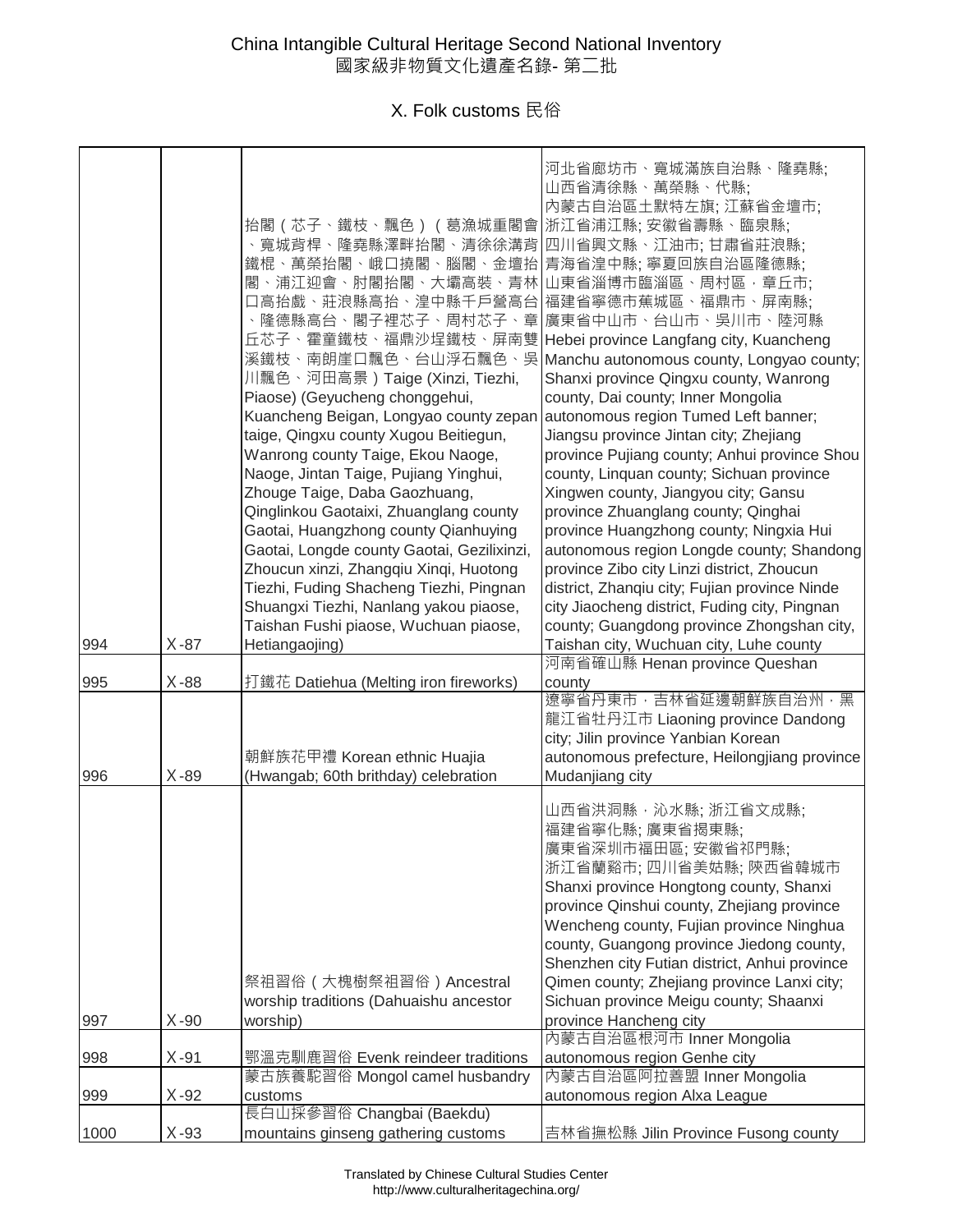|      |           |                                           | 吉林省前郭爾羅斯; 蒙古族自治縣 Jilin                                                              |
|------|-----------|-------------------------------------------|-------------------------------------------------------------------------------------|
|      |           | 查幹淖爾冬捕習俗 Chagan Lake winter               | province Qianguo'er Luosi; Mongol                                                   |
| 1001 | $X - 94$  | fishing traditions                        | autonomous county                                                                   |
|      |           | 蠶桑習俗 (含山軋蠶花、掃蠶花地) Mulbe                   |                                                                                     |
|      |           | rry Silkworm traditions (Hanshan          | 浙江省桐鄉市、德清縣 Zhejiang province                                                        |
| 1002 | $X-95$    | gacanhua, Saocanhuadi)                    | Tongxiang county, Deqing county                                                     |
|      |           | 洪洞走親習俗 Hongtong Zouqin Xisu               |                                                                                     |
|      |           | (Custom of visting sacred relatives in    | 山西省洪洞縣 Shanxi province Hongtong                                                     |
| 1003 | $X-96$    | Hongtong)                                 | county                                                                              |
|      |           |                                           | 福建省泉州市豐澤區 Fujian province                                                           |
| 1004 | $X-97$    | 蟳埔女習俗 Xunpu women customs                 | Quanzhou city Fengze district                                                       |
|      |           |                                           |                                                                                     |
|      |           | 漢族傳統婚俗 (孝義賈家莊婚俗、寧海十里                      |                                                                                     |
|      |           | 紅妝婚俗、斗門水上婚嫁習俗)Han                         |                                                                                     |
|      |           | traditional marriage customs (Xiaoyi city | 山西省孝義市; 浙江省寧海縣; 廣東省珠海市                                                              |
|      |           | Jiajiazhuang village marriage customs,    | Shanxi province Xiaoyi city; Zhejiang province                                      |
|      |           | Ten-mile Red Dowry of Ninghai county,     | Ninghai county; Guangdong province Zhuhai                                           |
| 1005 | X-98      | Wedding-on-the-Water of Doumen Town)      | city                                                                                |
|      |           | 朝鮮族傳統婚禮 Korean ethnic traditional         | 吉林省延邊朝鮮族自治州 Jilin province                                                          |
| 1006 | $X-99$    | wedding ceremony                          | Yanbian Korean autonomous prefecture                                                |
|      |           |                                           |                                                                                     |
|      |           |                                           | 新疆維吾爾自治區; 塔什庫爾幹塔吉克自治縣                                                               |
|      |           | 塔吉克族婚俗 Tajik ethnic wedding               | Xinjiang Uighur autonomous region; Tashen                                           |
| 1007 | $X-100$   | customs                                   | Ku'ergan Tajik autonomous county                                                    |
|      |           | 水鄉社戲 Waterways theatrical                 |                                                                                     |
| 1008 | $X-101$   | performances                              | 浙江省紹興市 Zhejiang province Shaoxing city                                              |
| 1009 | $X-102$   | 界首書會 Jieshou Shuhui                       | 安徽省界首市 Anhui province Jieshou city                                                  |
|      |           | 洛陽牡丹花會 Luoyang Peony Flower               |                                                                                     |
| 1010 | $X-103$   | Festival                                  | 河南省洛陽市 Henan province Luoyang city                                                  |
| 1011 | $X-104$   | 三匯彩亭會 Sanhui Caitinghui                   | 四川省渠縣 Sichuan province Qu county                                                    |
|      |           | 石寶山歌會 Shibaoshan song festival of         | 雲南省劍川縣 Yunnan province Jianchuan                                                    |
| 1012 | $X-105$   | <b>She Nationality</b>                    |                                                                                     |
|      |           | 大理三月街 Dali Third Month Fair of Bai        | county                                                                              |
| 1013 | $X-106$   | Nationality                               | 雲南省大理市 Yunnan province Dali city                                                    |
|      |           | 茶藝 (潮州工夫茶藝) The art of tea                |                                                                                     |
| 1014 | $X - 107$ | (Chaozhou Gongfu tea art)                 | 廣東省潮州市 Guangdong province Chaozhou                                                  |
|      |           |                                           | 內蒙古自治區;甘肅省肅北蒙古族自治縣;                                                                 |
|      |           |                                           | 新疆維吾爾自治區博湖縣 Inner Mongolia                                                          |
|      |           |                                           |                                                                                     |
|      |           |                                           | autonmous region; Gansu province Subei<br>Mongol autonomous county; Xinjiang Uighur |
|      |           |                                           |                                                                                     |
| 1015 | $X-108$   | 蒙古族服飾                                     | autonomous region Bohu county                                                       |
|      |           |                                           | 吉林省延邊朝鮮族自治州 Jilin province                                                          |
| 1016 | $X-109$   | 朝鮮族服飾 Mongol ethnic clothing              | Yanbian Korean autonomous prefecture                                                |
|      |           |                                           |                                                                                     |
| 1017 | $X - 110$ | 畲族服飾 She ethnic clothing                  | 福建省羅源縣 Fujian province luoyuan county                                               |
|      |           |                                           | 海南省錦繡織貝有限公司、海南省民族研究所                                                                |
|      |           |                                           | Hainan Jinxiu Zhibei Industry Co., Ltd.;                                            |
| 1018 | $X - 111$ | 黎族服飾 Li ethnic clothing                   | Hainan Research Institute of Ethnic Studies                                         |
|      |           |                                           | 西藏自治區隆子縣、米林縣 Tibetan                                                                |
|      |           |                                           | autonomous region, Lhunze county, Mainling                                          |
| 1019 | $X - 112$ | 珞巴族服飾 Lhoba ethnic clothing               | county                                                                              |